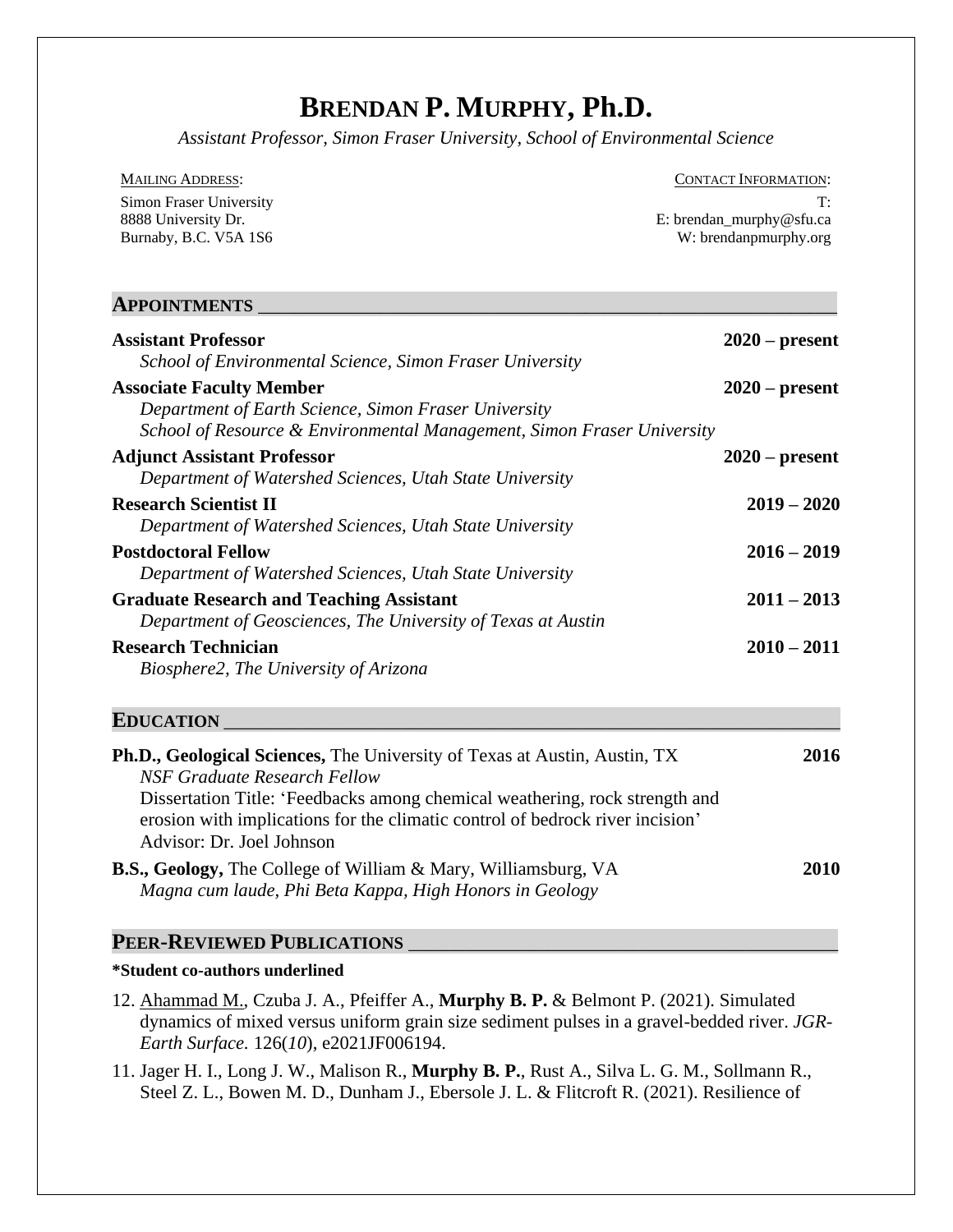terrestrial and aquatic fauna to historical and future wildfire regimes in western North America*. Ecology and Evolution*, 11(*18*), 1-26.

- 10. Fisher A., Belmont P., **Murphy B. P.**, MacDonald L., Ferrier K. L. & Hu K. (2021). Natural and anthropogenic controls on sediment rating curves in northern California coastal watersheds, *Earth Surface Processes and Landforms*, 46(*8*), 1-19.
- 9.Ahammad M., Czuba J. A., Pfeiffer A., **Murphy B. P.** & Belmont P. (2020). Watershed scale impacts of upstream sediment supply on the mainstem of a river network*.* In W. Uijttewaal, et al. (Eds.). *River Flow 2020: Proceedings of the 10th Conference on Fluvial Hydraulics (Delft, Netherlands: 7-10 July 2020)*. London: CRC Press. ISBN: 9781003110958. DOI: http://dx.doi.org/10.1201/b22619-316
- 8. **Murphy B. P.**, Walsworth T. E., Belmont P., Conner M. M. & Budy P. (2020). Dynamic Habitat Disturbance and Ecological Resilience (DyHDER): modeling population responses to habitat condition, *Ecosphere*, 11(*1*), 1-26*.*
- 7. **Murphy B. P.**, Czuba J. A. & Belmont P. (2019). Post-wildfire sediment cascades: a modeling framework linking debris flow generation and network-scale sediment routing, *Earth Surface Processes and Landforms,* 44(*11*), 2126-2140*.*
- 6. **Murphy B. P.**, Yocom L. L. & Belmont P. (2018). Beyond the 1984 perspective: narrow focus on modern wildfire trends underestimates future risks to water security. *Earth's Future,*  6(*11*), 1-6.
- 5. **Murphy B. P.**, Johnson J. P., Gasparini N. M., Hancock G. S. & Small E. E. (2018). Weathering and abrasion of bedrock streambed topography. *Geology,* 46(*5*), 459-462.
- 4. DeLong S. B., Youberg A. M., DeLong W. M. & **Murphy B. P.** (2018). Post-wildfire landscape change and erosional process from repeat terrestrial lidar in a steep headwater catchment, Chiricahua Mountain, Arizona, USA. *Geomorphology,* 300, 13-30.
- 3. **Murphy B. P.**, Johnson J. P., Gasparini N. M. & Sklar L. S. (2016). Chemical weathering as a mechanism for the climatic control of bedrock river incision. *Nature,* 532, 223-227.
- 2. Pangle L. A., DeLong S. B., et al., [including **Murphy B. P.**] (2015). The Landscape Evolution Observatory: A large-scale controllable infrastructure to study coupled Earthsurface processes. *Geomorphology,* 224, 190-203.
- 1. Han J., Gasparini N. M., Johnson J. P. & **Murphy B. P.** (2014). Modeling the influence of rainfall gradients on discharge, bedrock erodibility, and river profile evolution, with application to the Big Island, Hawai'i. *JGR: Earth Surface,* 119, 1418-1440.

#### **SUBMITTED/IN REVIEW/IN PREP:**

- Wall S., **Murphy B. P.**, Belmont P. (*in prep*). Predictive models for post-wildfire debris flow grain sizes and volumes in the Intermountain West.
- David S. & **Murphy B. P.** (*in prep*). The USUAL Watershed Tools: a new ArcGIS toolbox to delineate watersheds for spatially explicit hydro-geomorphic network routing.
- **Murphy B. P.**, David S., Belmont P., Czuba J. A., Ahammad M., Wall S., Yocom L. L., Klimas K., Stout J. & Del Fante K. (*in prep*). Wildfire Erosion & Sedimentation Toolkit (WEST): a modeling framework to predict post-wildfire sediment-related impacts in the western U.S.
- Healy B. D., Budy P., Yackulic C. B. & **Murphy B. P.** (*in prep*). Predicting eradication success of a global invader in an iconic protected area using a spatially-explicit metapopulation viability model.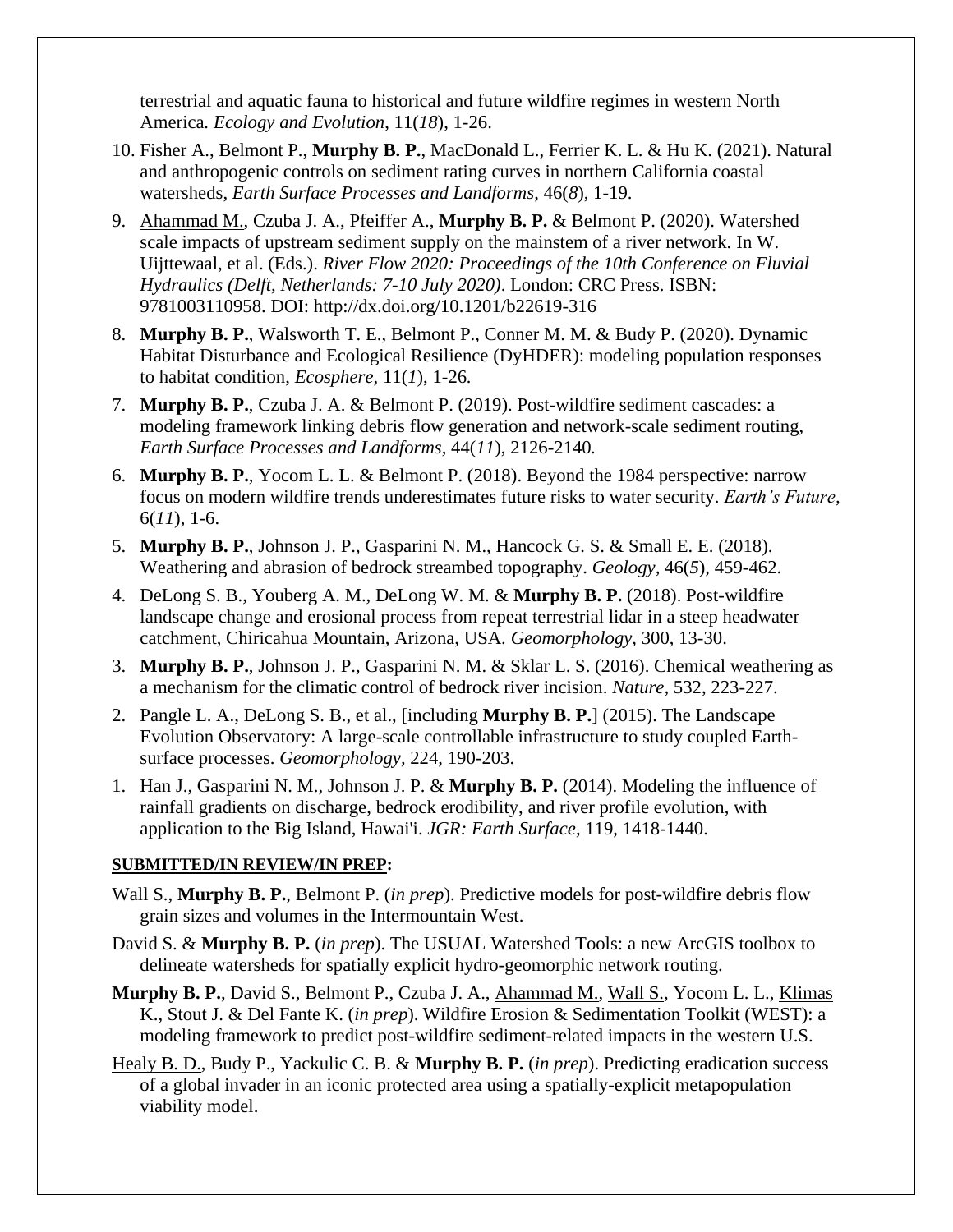# **REPORTS & OTHER PUBLICATIONS:**

- 3. Belmont P., **Murphy B. P.** (2021). Assessing Vulnerability of Reservoirs to Post-wildfire Sedimentation in the Wasatch Front. Final Project Report. Utah State University Public Lands Initiative Grants Program.
- 2. Belmont P., **Murphy B. P.**, MacDonald L., Fisher A., Ferrier K. & Hu K. (2020). Developing a Sediment Budget for the Upper Elk River, California (FW-FWG-1028) and Sediment Production Rates over Time in Two Sub-watersheds in Little River, California (FW-FWG-1027). Final Project Report. National Council on Air and Stream Improvement.
- 1. Wilcock P., Atwood T., Belmont P., Epperly J., Gaeta J., Hammill E., Jones J., **Murphy B. P.**, Stout J. (2019). Comprehensive Study and Recommendations for Instream Flow Requirements on Sixth Water Creek and Diamond Fork River. Final Project Report.

# **RESEARCH FUNDING**

#### **CURRENT GRANTS (\*pending proposals)**:

Dollar amounts listed as: (total award/my portion)

**Lead PI***, NSERC – Discovery Grant* **2021 – 2026** 

**Murphy B. P.**, *Climate, erosion & sediment dynamics: Investigating controls on landscape evolution* (**\$162,500 CAD**)

**Co-PI***, National Science Foundation – Hydrology* **2020 – 2022**

Lane B. & **Murphy B. P.**, *RAPID: Monitoring and modeling watershed-scale post-wildfire streamflow response patterns* (**\$49,810 USD**)

**Co-PI***, Joint Fire Science Program* **2020 – 2023**

Yocom L. L., **Murphy B. P.**, Belmont P., *Evaluating fuel treatment efficacy in reducing risk of high-severity fire and downstream impacts* (**\$445,159/\$135,930 USD**)

**Lead PI**, *National Science Foundation - GLD* **2019 – 2022**

**Murphy B. P.**, Belmont P. & Czuba J. A., *Collaborative Research: Predicting post-wildfire sedimentation of reservoirs: probabilistic modeling of debris flow generation and downstream sediment routing.* (**\$480,033/\$160,000 USD**)

#### **COMPLETED GRANTS**:

**Co-PI**, National Council for Air & Stream Improvement, 2019-2020 Belmont P., MacDonald L. & **Murphy B. P.**, *Analysis of discharge-suspended sediment relationships to examine effects of geologic setting and management practices*. (**\$60,000/\$30,000 USD**)

**Co-PI**, Utah Public Lands Initiative, 2018-2020

Belmont P. & **Murphy B. P.**, *Assessing vulnerability of reservoirs to post-wildfire sedimentation in the Wasatch Front*. (**\$52,000/\$26,000 USD**)

- **Contributor**, National Council for Air & Stream Improvement, 2017-2018 Belmont P. & MacDonald L., *Developing a Sediment Budget for the Upper Elk River*. (**\$33,800 USD**)
- **PI**, National Science Foundation Graduate Research Fellowship, 2013-2016 **Murphy B. P.**, *The influence of climate on landscape evolution: Quantifying the effects of spatially variable precipitation on topography*. (**\$130,000 USD**)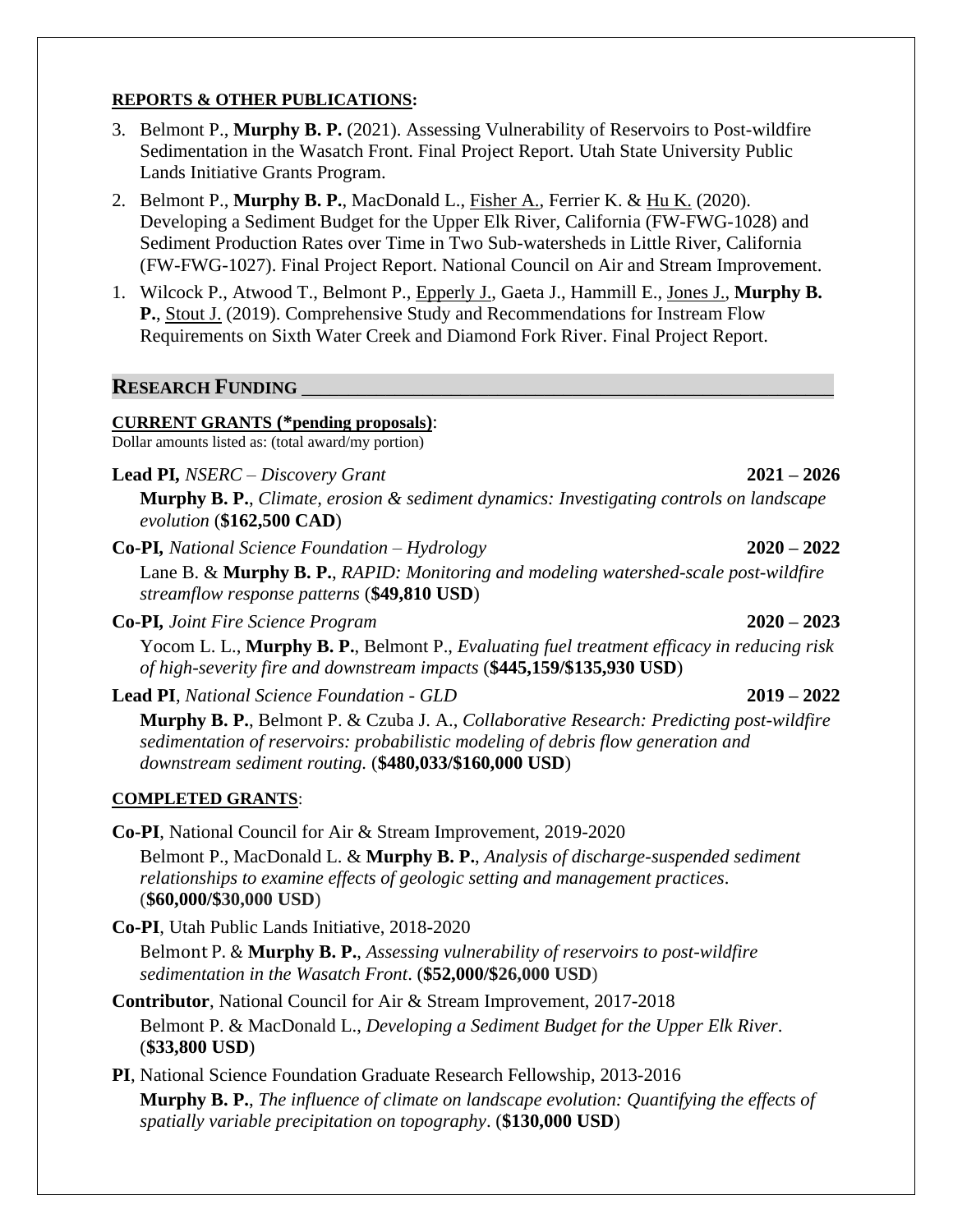**PI**, National Center for Airborne Laser Mapping Seed Grant, 2013

**Murphy B. P.**, *Precipitation effects on landscape evolution: Quantifying the role of spatially variable climate in bedrock fluvial incision, Kohala Peninsula, Hawaii*. (**Awarded 40 km<sup>2</sup> of airborne lidar**)

# **AWARDS, HONORS & FELLOWSHIPS** \_\_\_\_\_\_\_\_\_\_\_\_\_\_\_\_\_\_\_\_\_\_\_\_\_\_\_\_\_\_\_\_\_\_\_\_\_\_\_\_\_\_\_

Hydrologist of the Year, QCNR Spring Runoff Competition, Utah State, 2020 Staff Researcher of the Year, Quinney College of Natural Resources, Utah State, 2020 *Geology* Exceptional Reviewer for 2019, The Geological Society of America, 2020 National Science Foundation Graduate Research Fellow, 2013-2016 National Science Foundation Graduate Research Fellowship, Honorable Mention, 2012 Phi Beta Kappa, Alpha Chapter of Virginia, 2010 William & Mary Alumni Association Student Academic Prize for Geology, 2010 Sigma Gamma Epsilon, Delta Alpha Chapter, 2008 Youth Volunteer of the Year, Round Rock School District, 2006 Sportsman-Scholar Award, Friends of Central Texas Lacrosse, 2006

# **FELLOWSHIPS & SCHOLARSHIPS:**

National Science Foundation Graduate Research Fellowship, 2013-2016 *(\$130,000 USD)* Walter B. Sharp Memorial Scholarship, 2015 *(\$10,300 USD)* Ronald K. DeFord Field Scholarship, 2015 *(\$1,950 USD)* Fred Bullard Prestigious Graduate Fellowship, 2014 *(\$10,300 USD)* Dean's Prestigious Supplemental Award, 2014 *(\$1,000 USD)* Laura T. Barrow Graduate Fellowship, 2013 *(\$9,900 USD)* Ronald K. DeFord Field Scholarship, 2013 *(\$1,300 USD)* William & Mary Charles Center Scholarship for Domestic Research, 2009 *(\$3,000 USD)*

# **MEDIA, PRESS & INTERVIEWS** \_\_\_\_\_\_\_\_\_\_\_\_\_\_\_\_\_\_\_\_\_\_\_\_\_\_\_\_\_\_\_\_\_\_\_\_\_\_\_\_\_\_\_\_\_\_\_\_

NPR Mountain West News Bureau, Sep. 2019, *How Wildfires May Muck Up The West's Reservoirs*:<https://www.kunc.org/post/how-wildfires-may-muck-west-s-reservoirs>

Utah State Magazine (feature story), Aug. 2019, *The Aftermath of Us*: <https://utahstatemagazine.usu.edu/environment/the-aftermath-of-us/>

UnDisciplined on Utah Public Radio, Dec. 2018, *The Evolutionary Anatomist And The Geomorphologist*: [https://www.upr.org/post/undisciplined-evolutionary-anatomist-and](https://www.upr.org/post/undisciplined-evolutionary-anatomist-and-geomorphologist)[geomorphologist](https://www.upr.org/post/undisciplined-evolutionary-anatomist-and-geomorphologist)

NPR Mountain West News Bureau, Nov. 2018, *Language Around West's 'Unprecedented' Wildfires Often Lacks Context, Study Says*: [http://www.kunc.org/post/language-around-west-s](http://www.kunc.org/post/language-around-west-s-unprecedented-wildfires-often-lacks-context-study-says)[unprecedented-wildfires-often-lacks-context-study-says](http://www.kunc.org/post/language-around-west-s-unprecedented-wildfires-often-lacks-context-study-says)

Utah Public Radio, Nov. 2018, *More Smaller Wildfires May Increase Water Resources In The West, Study Says*: [http://www.upr.org/post/more-smaller-wildfires-may-increase-water](http://www.upr.org/post/more-smaller-wildfires-may-increase-water-resources-west-study-says)[resources-west-study-says](http://www.upr.org/post/more-smaller-wildfires-may-increase-water-resources-west-study-says)

Sacramento Bee (& other McClatchy nationally distributed newspapers), Oct. 2018, *Think modern wildfires are bad? Fires once burned up to 36 times more of the West, study says*: <https://www.sacbee.com/latest-news/article220810830.html>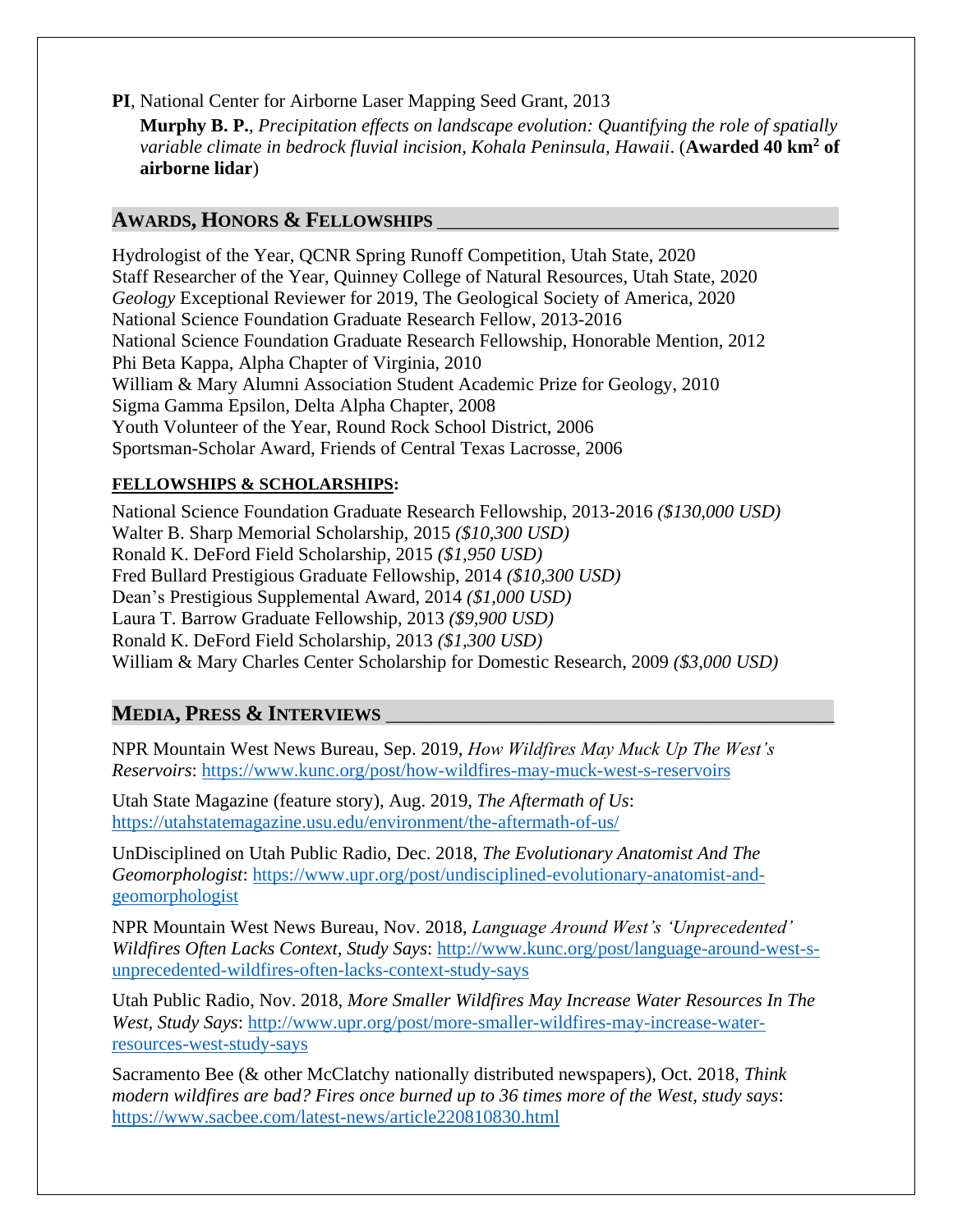Environmental Monitor, Apr. 2016, *Chemical Weathering of Bedrock River Erosion Linked To Precipitation*: [https://www.fondriest.com/news/chemical-weathering-bedrock-river-erosion](https://www.fondriest.com/news/chemical-weathering-bedrock-river-erosion-linked-precipitation.htm)[linked-precipitation.htm](https://www.fondriest.com/news/chemical-weathering-bedrock-river-erosion-linked-precipitation.htm)

| <b>TEACHING EXPERIENCE</b>                                                                                                         |                  |
|------------------------------------------------------------------------------------------------------------------------------------|------------------|
| <b>EVSC 100: Introduction to Environmental Science</b><br>Simon Fraser University, Principal coordinator (enrollment: 200; remote) | <b>Fall 2021</b> |
| <b>EVSC 305: Methods in Environmental Science</b><br>Simon Fraser University, Principal coordinator (enrollment: 50; remote)       | Spring 2021      |
| <b>EVSC 495/660: Special Topics – Ecogeomorphology</b><br>Simon Fraser University, Principal coordinator (enrollment: 16; remote)  | <b>Fall 2020</b> |
| <b>GEOG 1000: Physical Geography</b><br>Utah State University, Principal coordinator (enrollment: 148)                             | <b>Fall 2018</b> |
| <b>GEOG 1005: Physical Geography Lab</b><br>Utah State University, Co-field instructor (enrollment: 8)                             | <b>Fall 2018</b> |
| <b>WATS 3600: Geomorphology</b><br><b>Utah State University, Guest Lecturer</b>                                                    | <b>Fall 2018</b> |
| <b>WATS 3700: Fundamentals of Watershed Science</b><br>Utah State University, Co-coordinator (enrollment: 65)                      | Spring 2017      |
| <b>Climate Adaptation Science Graduate Seminar</b><br><b>Utah State University, Guest Lecturer</b>                                 | Spring 2017      |
| <b>Earth Surface Processes</b><br>The College of William & Mary, Teaching Assistant                                                | <b>Fall 2014</b> |
| <b>Earth's Environmental Systems: Physical Geography</b><br>The College of William & Mary, Guest Lecturer                          | <b>Fall 2014</b> |
| <b>Freshman Seminar: Geology</b><br>The College of William & Mary, Guest Lecturer                                                  | <b>Fall 2014</b> |
| <b>Landscape Process &amp; Form</b><br>The University of Texas at Austin, Teaching Assistant                                       | <b>Fall 2013</b> |
| <b>Whitewater Kayaking I</b><br>The College of William & Mary, Teaching Assistant                                                  | $2009 - 2010$    |
| <b>Geology Tutor</b><br>Sigma Gamma Epsilon - Founded and ran honors society tutoring program                                      | $2009 - 2010$    |
| <b>Outdoor Trip Leader &amp; Climbing Instructor</b><br>William & Mary Outdoor Recreation Program & Pathways Program               | $2008 - 2010$    |
|                                                                                                                                    |                  |

#### **MENTORSHIP**

#### **CURRENT STUDENTS & POSTDOCS:**

# **Supervisor**

Lauren Nickell, MSc, started Sept. 2021, Simon Fraser University (Earth Science), Characterization of post-wildfire landscape response in British Columbia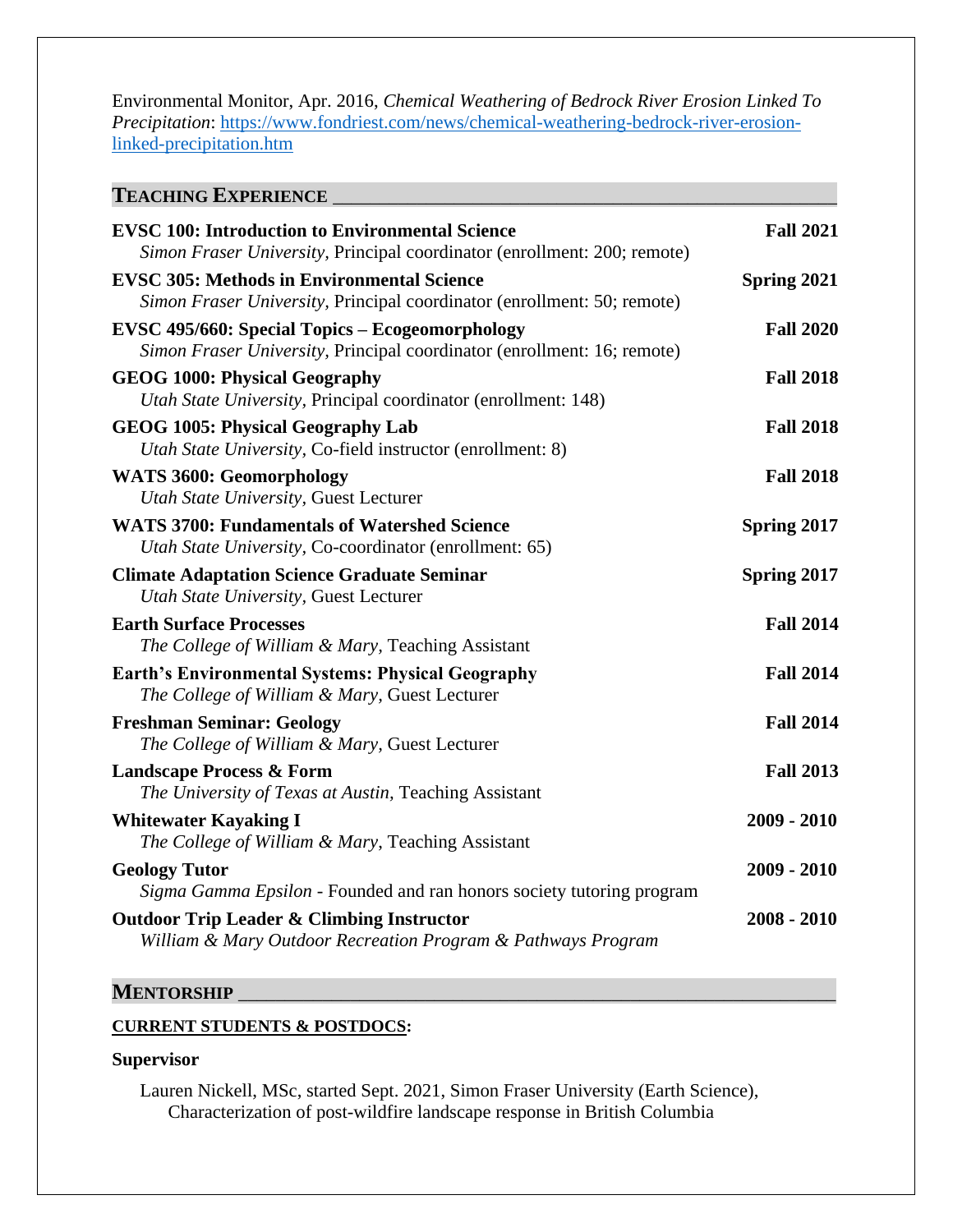- Alec Arditti, PhD, started July 2020, Utah State University (Watershed Sciences), Postwildfire woody debris dynamics
- Scott David, Postdoc, started August 2020, Utah State University (Watershed Sciences), Post-wildfire sediment dynamics
- Justin Stout, Postdoc, started July 2020, Utah State University (Watershed Sciences), Reservoir sedimentation & bathymetry

#### **Graduate Committee Member**

Haley Canham, PhD, Utah State University (Civil & Environmental Engineering) Kipling Klimas, PhD, Utah State University (Wildland Resources)

#### **COMPLETED STUDENTS & POSTDOCS:**

Sara Wall, M.S., Utah State University (Watershed Sciences), Oct. 2019 – Sep. 2021 "Predictive models of post-wildfire debris flow volume and grain size distribution in the Intermountain West"

# **SERVICE** \_\_\_\_\_\_\_\_\_\_\_\_\_\_\_\_\_\_\_\_\_\_\_\_\_\_\_\_\_\_\_\_\_\_\_\_\_\_\_\_\_\_\_\_\_\_\_\_\_\_\_\_\_\_\_\_\_\_\_\_\_\_\_\_\_\_\_\_\_

#### **DEPARTMENTAL**:

| SES Seminar Series, Co-Founder & Co-Coordinator<br>School of Environmental Science, Simon Fraser University                                                                                                                                                                      | Fall 2021 - present   |
|----------------------------------------------------------------------------------------------------------------------------------------------------------------------------------------------------------------------------------------------------------------------------------|-----------------------|
| <b>SES Faculty Supervisor for Shared Labs</b><br>School of Environmental Science, Simon Fraser University                                                                                                                                                                        | Summer 2021 - present |
| <b>SES Tenure &amp; Promotion Committee, Member</b><br>School of Environmental Science, Simon Fraser University                                                                                                                                                                  | Fall 2020 - present   |
| <b>SES Steering Committee, Member</b><br>School of Environmental Science, Simon Fraser University                                                                                                                                                                                | Fall 2020 - present   |
| <b>Undergraduate Geologic Society, Graduate Co-Coordinator</b><br>Jackson School of Geoscience, University of Texas at Austin                                                                                                                                                    | $2014 - 2016$         |
| <b>UNIVERSITY:</b>                                                                                                                                                                                                                                                               |                       |
| <b>Undergraduate Teaching Fellow (UTF) Program, Mentor</b><br><b>Utah State University</b>                                                                                                                                                                                       | <b>Fall 2018</b>      |
| <b>PROFESSIONAL:</b>                                                                                                                                                                                                                                                             |                       |
| Journal Peer-Review:                                                                                                                                                                                                                                                             |                       |
| Nature Communications, Geology, Earth's Future, Geophysical Research Letters (GRL),<br>Journal of Geophysical Research: Earth Surface (JGR-ES), Earth Surface Processes &<br>Landforms (ESPL), Frontiers in Ecology and Evolution, Geochemistry Geophysics<br>Geosystems $(G^3)$ |                       |
| Conference Convener:                                                                                                                                                                                                                                                             |                       |
| <b>American Geophysical Union (AGU) Annual Fall Meeting</b>                                                                                                                                                                                                                      | Dec. 2020             |
| Hydrology: Point- to Catchment-Scale Effects of Wildfire on Hydrology, Water<br>Resources, and Ecosystems                                                                                                                                                                        |                       |
|                                                                                                                                                                                                                                                                                  |                       |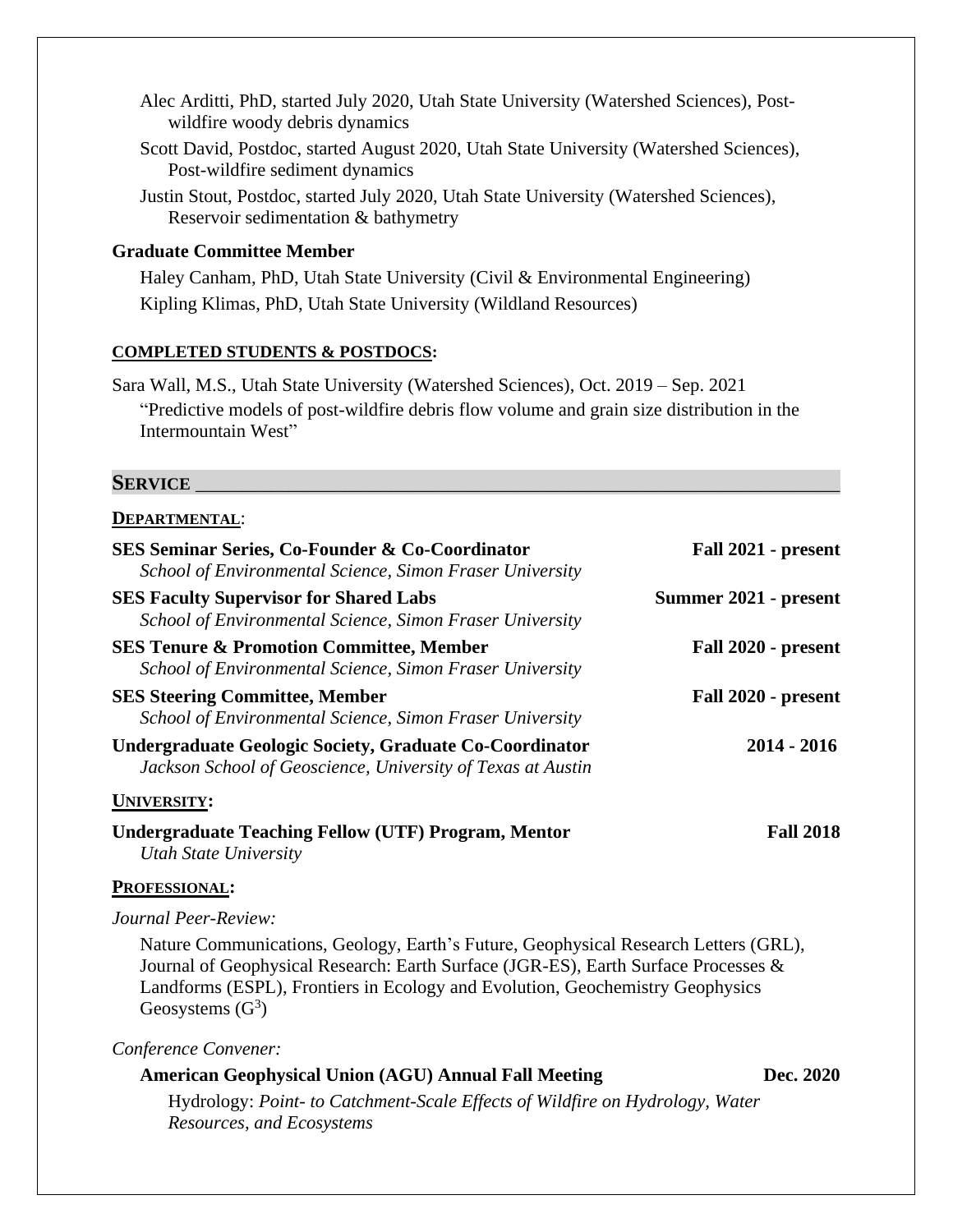Conveners: Joe Wagenbrenner, Alicia Kinoshita, Michelle Newcomer, Daniel Cadol, Nina Oakley, Brendan Murphy, Kevin Bladon, Luke McGuire, Rachel Meyer 47 abstracts:  $2 \text{ oral} + 1 \text{ poster session}$ 

| <b>American Geophysical Union (AGU) Annual Fall Meeting</b>                                                                                                                          | Dec. 2019          |
|--------------------------------------------------------------------------------------------------------------------------------------------------------------------------------------|--------------------|
| Hydrology: Wildfire Effects on Water Resources, Landscapes, and Ecosystems                                                                                                           |                    |
| Conveners: Nina Oakley, Brendan Murphy, Alicia Kinoshita, Kevin Bladon, Ryan<br>Niemeyer, Francis Rengers, Luke McGuire<br>50 abstracts: $2 \text{ oral} + 1 \text{ poster session}$ |                    |
| <b>OUTREACH:</b>                                                                                                                                                                     |                    |
| Belmont Lab Water Science Day (2 <sup>nd</sup> Graders)<br>Utah State University                                                                                                     | <b>Spring 2018</b> |
| <b>GeoFORCE Graduate Mentor</b><br>The University of Texas at Austin                                                                                                                 | $2015 - 2016$      |
| K-12 Education & Outreach Programming<br>Kohala Institute, Hawai'i                                                                                                                   | $2012 - 2013$      |
| <b>Public Outreach &amp; Mentorship</b>                                                                                                                                              | $2010 - 2011$      |

*Biosphere2, The University of Arizona*

#### PRESENTATIONS

#### **Invited Presentations:**

**Murphy B. P.,** *Beyond the 1984 perspective: narrow focus on modern wildfire trends underestimates future risks to water security*, Colorado School of Mines (online), May 2021.

- **Murphy B. P.,** *Wildfire & Western Watersheds: planning for a future with fire*, Boise State University Dept. of Geosciences Seminar Series, Boise, ID (online), Nov. 2020.
- **Murphy B. P.,** *Post-Fire Science Needs for Emergency Response, Hazards & Rehabilitation Panel Discussion,* After the Flames 2020 Conference (online), April 2020.
- **Murphy B. P.**, Belmont P., Budy P., Czuba J. & Walsworth T., *Post-wildfire sediment dynamics and fish population response to habitat disturbance*. American Fisheries Society & The Wildlife Society 2019 Joint Annual Conference, Abstract 38797, Oct. 2019.
- **Murphy B. P.**, Belmont P. & Czuba J. A., *Post-wildfire sediment cascades: watershed-scale dynamics and the vulnerability of reservoirs*. The Geologic Society of America, 2019 Annual Meeting, Abstract 338078, Sept. 2019.
- **Murphy B. P.**, *Watershed Dynamics: from landscape evolution to ecogeomorphology,* Simon Fraser University, Burnaby, BC, Canada, June 2019.
- **Murphy B. P.**, *Fire & Water: Climate driven mechanisms of landscape change,* SUNY Fredonia, Fredonia, NY, 2018.
- **Murphy B. P.**, *Feedbacks among chemical weathering, rock strength, and erosion in bedrock rivers*, Graduate Student Speaker Series, Undergraduate Geological Society at the University of Texas, Austin, TX, 2016.
- **Murphy B. P.**, *Precipitation and the erosion of bedrock rivers*, Austin Gem and Mineral Society Speaker Series, Austin, TX, 2015.
- **Murphy B. P.**, *Chemical weathering as a mechanism for climatic control of bedrock river incision*, The College of William & Mary Geology Department Seminar, Williamsburg, VA, 2014.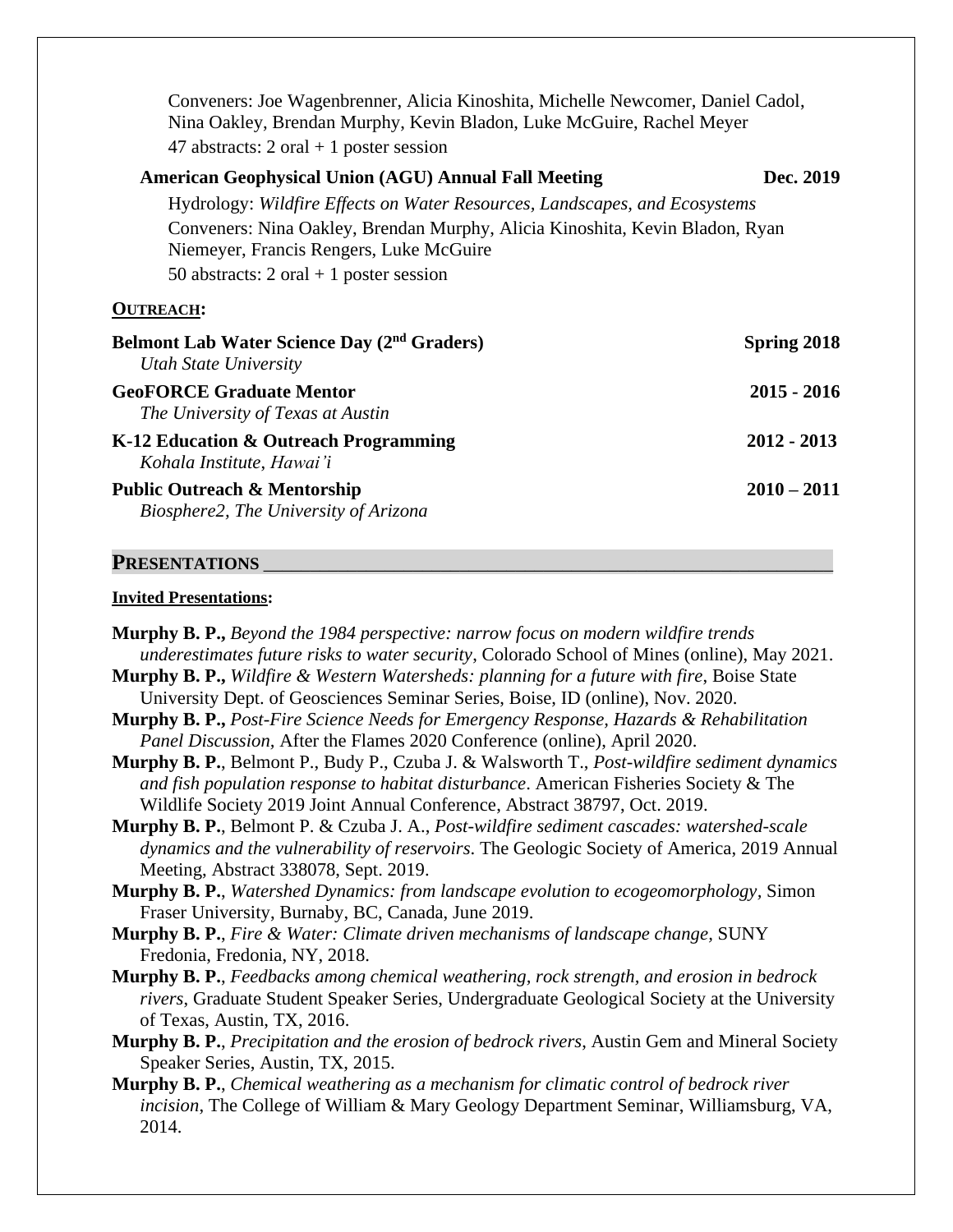**Murphy B. P.**, *Chemical weathering, rock mechanics and the geomorphic response across an extreme precipitation gradient*, San Francisco State University, San Francisco, CA, 2014.

#### **Oral Presentations:**

- **Murphy B. P.**, Yocom L. L. & Belmont P. Beyond the 1984 perspective: narrow focus on modern wildfire trends underestimates future risks to water security. American Geophysical Union, Fall Meeting 2018, Abstract H21F-07, Dec. 2018.
- **Murphy B. P.**, Johnson J., Gasparini N. & Sklar L. Modeling the feedbacks among chemical weathering, rock strength, and abrasional wear in bedrock rivers. American Geophysical Union, Fall Meeting 2016, Abstract EP32A-06, Dec. 2016.
- **Murphy B. P.**, Johnson J., Gasparini N., Hancock G. & Small E. Reach-scale evidence for feedbacks among chemical weathering, rock strength, and erosion in bedrock rivers across Kohala Peninsula, Hawai'i. American Geophysical Union, Fall Meeting 2015, Abstract EP52A-07, Dec. 2015.
- **Murphy B. P.**, Johnson J., Gasparini N. & Sklar L. Climatic controls on mechanical rock strength and channel incision due to bedrock weathering. American Geophysical Union, Fall Meeting 2013, Abstract EP52A-04, Dec. 2013.
- **Murphy B. P.**, Johnson J. & Gasparini N. Climate-dependent sediment production: numerical modeling and field observations of variable grain size distributions from heterogeneous hillslope weathering of fractured basalt flows, Kohala Peninsula, Hawaii. American Geophysical Union, Fall Meeting 2012, Abstract EP43E-06, Dec. 2012.

#### **Posters, Co-authored, & Other:**

- Healy B. D., Budy P., Yackulic C. B. & **Murphy B. P.** Towards a better understanding of the population dynamics of a global invader: a stage-based population viability model for predicting eradication success: The Ecological Society of America, Annual Meeting 2021, Long Beach, CA. Aug. 2021.
- Ahammad M., Czuba J. A., Pfeiffer A. M., **Murphy B. P.** & Belmont P. Simulated sedimentpulse dynamics in a gravel-bedded mountain river: American Geophysical Union, Fall Meeting 2020 (online), Abstract EP016-05, Dec. 2020.
- Wall S., **Murphy B. P.** & Belmont P. Controls on Post-fire Debris Flow Grain Sizes Across the Intermountain West: American Geophysical Union, Fall Meeting 2020 (online), Abstract H087-0026, Dec. 2020.
- Ahammad M., Czuba J. A., Pfeiffer A. M., **Murphy B. P.** & Belmont P. Watershed scale impact of upstream sediment supply on the mainstem of a river network: River Flow 2020 – Ninth International Conference on Fluvial Hydraulics (online), July 2020.
- Ahammad M., Czuba J. A., Pfeiffer A. M., **Murphy B. P.** & Belmont P. Simulating Downstream Impacts from Synthetic Sediment Pulses in the Nisqually River, WA Using a Lagrangian, Bed-material Sediment Transport Model: American Geophysical Union, Fall Meeting 2019, Abstract EP33E-2382, Dec. 2019.
- **Murphy B. P.**, \*Walsworth T. E., Budy P., Conner M. M. & Belmont P. DyHDER: a spatiotemporally dynamic stream population modeling framework. Advances in Population Ecology of Stream Salmonids Symposium V. Granada, Spain. Oral. May 2019.
- Gillard N., Belmont P. & **Murphy B. P.** Effects of post-wildfire changes in hydrology and sediment transport on fish habitat across western United States: American Geophysical Union, Fall Meeting 2018, Abstract H23L-2116, Dec. 2018.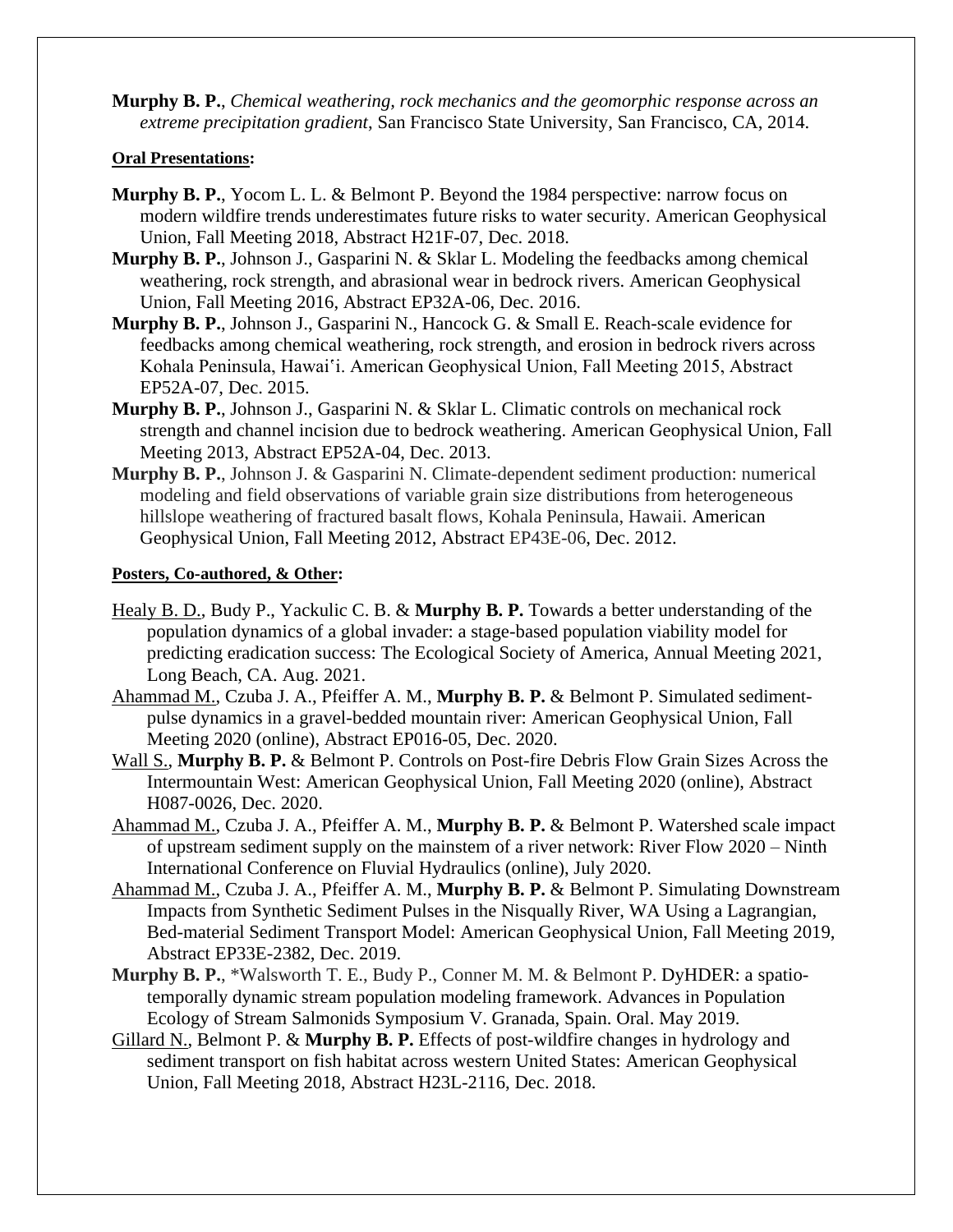- **Murphy B. P.**, Czuba J. A., Belmont P., Budy P. & Finch C. Fish and fire: Post-wildfire sediment dynamics and implications for the viability of trout populations: American Geophysical Union, Fall Meeting 2017, Abstract EP33B-1936, Dec. 2017.
- **Murphy B. P.**, Finch C., Belmont P. & Budy P. Fish & Fire, spatially explicit, stage-structured trout population viability model, CSDMS Annual Meeting: Modeling Coupled Earth and Human Systems - The Dynamic Duo, Boulder, Colorado, May 2017.
- **Murphy B. P.**, Johnson J. P. L., Gasparini N. M. & Sklar L. S. Climate-dependent chemical weathering as a control on bedrock river incision. Feedbacks Among Climate, Erosion & Tectonics (FACET) Workshop, Taipei, Taiwan, May 2015.
- Cunningham M. T., Sparacino M. S., **Murphy B. P.** & Hancock G. S. Variable erodibility in bedrock-floored channels produced by differential weathering. The Geologic Society of America, 2012 Annual Meeting, Abstract 210474, Nov. 2012.
- **Murphy B. P.** & DeLong S. High-resolution topographic change detection of an active earthflow using airborne and terrestrial lidar, Mill Gulch, California. American Geophysical Union, Fall Meeting 2011, Abstract EP41A-0584, Dec. 2011.
- DeLong S., Henderson W., **Murphy B. P.** & Yokelson I. Quantifying Landscape Evolution from Terrestrial lidar and Environmental Process Monitoring. American Geophysical Union, Fall Meeting 2011, Abstract EP33E-02, Dec. 2011.
- DeLong S. B., **Murphy B. P.**, Henderson W. M., Yokelson I. N. & Ferre M. D. Storms, floods and fire: Changing dryland landscapes during the North American monsoon. The Geological Society of America, 2011 Annual Meeting, Abstract 197351, Oct. 2011.
- **Murphy B. P.**, Hancock G. S. & Small E. E. Spatially variable erodibility in bedrock channels produced by weathering. American Geophysical Union, Fall Meeting 2009, Abstract EP21C-0615, Dec. 2009.
- Hancock G. S., Small E. E. & **Murphy B. P.** The influence of weathering on erosion and crosschannel geometry in bedrock channels. American Geophysical Union, Fall Meeting 2009, Abstract EP21C-0614, Dec. 2009.

# **FIELD EXPERIENCE**

| <b>Postdoctoral Research</b><br>Alaska, Utah, California                                                                                        | $2016 - 2020$        |
|-------------------------------------------------------------------------------------------------------------------------------------------------|----------------------|
| <b>Graduate Research</b><br>Hawai'i, Mexico, Arizona, Idaho, Utah, Texas, New Zealand                                                           | $2011 - 2016$        |
| <b>Field Technician</b><br>Arizona, California, Mexico                                                                                          | $2010 - 2011$        |
| <b>Undergraduate Research</b><br>Colorado, Utah, Virginia                                                                                       | 2009                 |
| <b>Regional Field Geology Courses</b><br>Fennoscandia (Economic Geology)<br>California (Geomorphology)<br>Colorado Plateau (Structural Geology) | 2014<br>2009<br>2008 |

#### **TECHNICAL SKILLS** \_\_\_\_\_\_\_\_\_\_\_\_\_\_\_\_\_\_\_\_\_\_\_\_\_\_\_\_\_\_\_\_\_\_\_\_\_\_\_\_\_\_\_\_\_\_\_\_\_\_\_\_\_\_\_\_\_\_

#### **SOFTWARE & COMPUTING:**

MATLAB, Python, R, ArcGIS, ArcPad, Adobe Photoshop & Illustrator, Golden Surfer,